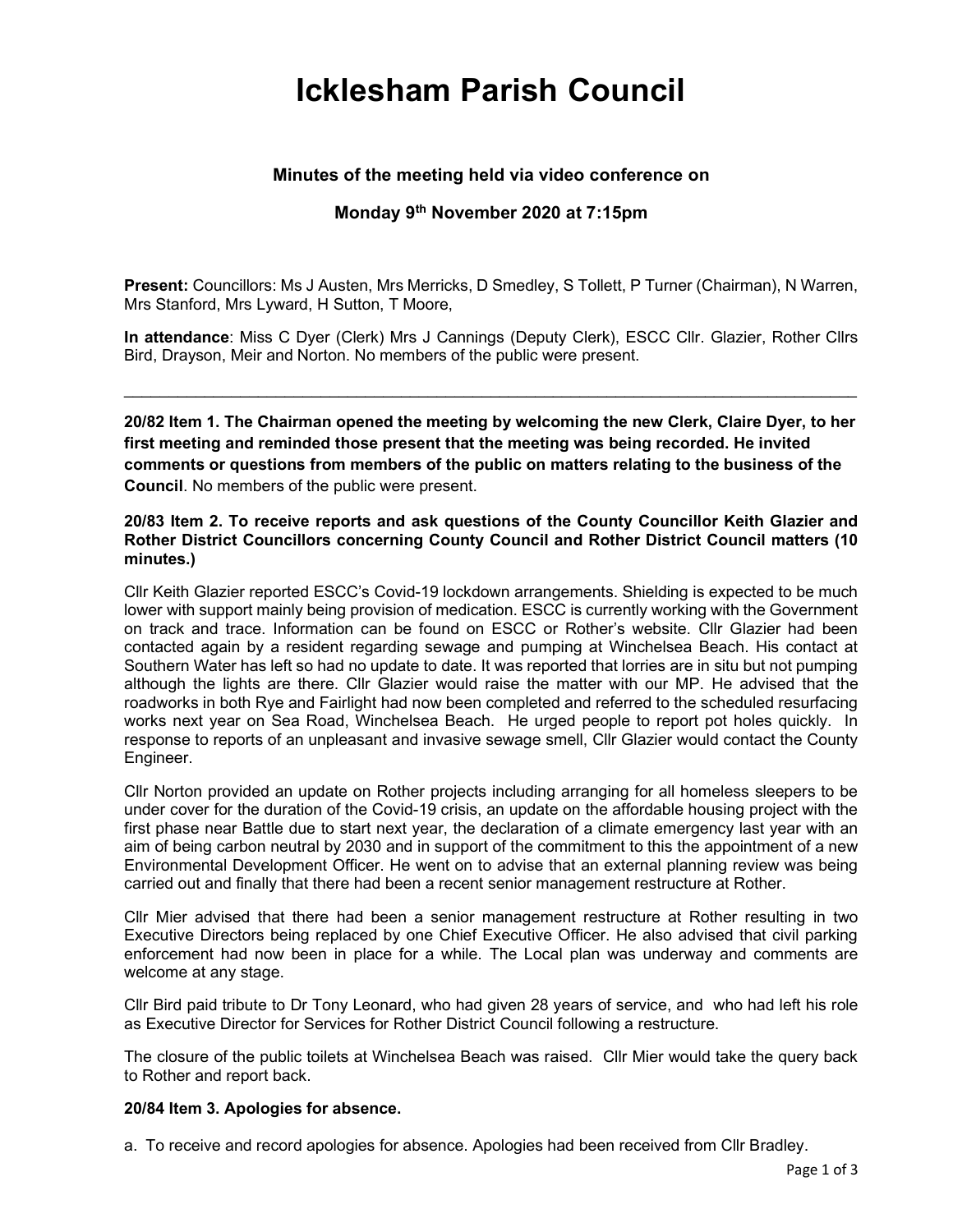b. To consider any requests for approval of reasons for absence, if any.

Members are also asked to complete and sign the circulated sheet (circulated electronically.)

20/85 Item 4. Disclosure of Interests - to receive any disclosure by members of personal interest required under the Council's Code of Conduct and to consider any written requests made by members for dispensation to allow them to participate in, and vote on, an agenda item for which they have a disclosable pecuniary interest. Members are reminded a) to repeat their declaration immediately prior to commencement of the item in question and b) complete the declaration of interests form.

Cllr Smedley declared a personal interest as an allotment holder in relation to item 17.

### 20/86 Item 5. It was resolved to approve and sign the Minutes of the meeting of  $14<sup>th</sup>$  September 2020.

#### Matters Requiring a Decision by the Council

20/87 Item 6. Ratification of Clerk's post. It was resolved to ratify the new Clerk's appointment.

20/88 Item 7. Mentoring arrangements for new Clerk. It was resolved to proceed with mentoring arrangements for the new Clerk.

20/89 Item 8. Harbour Field – Residents complaint. It was resolved that a meeting be arranged between Rye Bay Football club, Cllrs Smedley and Cllr Mrs Stanford to discuss reported issues.

20/90 Item 9. Harbour Field - Request from Rye Bay FC to store goals outside pavilion. It was resolved that the request be discussed during the meeting resolved against agenda item 8.

20/91 Item 10. Icklesham Recreation Ground – Report and quotation for consideration. It was resolved that 2 further quotations would be sought for the remedial works.

20/92 Item 11. RHCP Donations – Procedures for collection and banking. It was resolved that of the two alternatives provided the coin machine would be preferable. Cllr Warren and Cllr Mrs Stanford abstained from voting. It was resolved that until a new machine could be purchased one staff member and one Councillor will attend to empty the boxes and count and verify the monies at the Court Hall before being banked by the Clerk.

20/93 Item 12. Traffic calming update. The Deputy Clerk advised that a new team had been assigned to the project and some alterations had been required since the proposal had first been put together. ESCC advise that a further update would be provided as soon as possible.

20/94 Item 13. New flagpole lease from EA. It was resolved to accept the terms of the new lease.

20/95 Item 14. Jubilee Entrance update – The Deputy Clerk advised that the official easement from Rother DC has been drafted but not yet finalised. It was resolved that an application for scheduled ancient monument consent to install the gate and posts would be made by the Deputy Clerk.

20/96 Item 15. Urban grass cutting. It was resolved to proceed with option 2 (4 extra cuts) for 2021.

20/97 Item 16. Rye Harbour Toilets – It was resolved to proceed with the winter opening and additional cleaning costs. Deputy Clerk to investigate whether any charges were levied whilst the toilets were closed due to Covid-19. It was requested that the Clerk obtain the cleaning schedule from Rother District Council.

20/98 Item 17. Offer from the National Trust to take over allotment site at Winchelsea. Cllr Smedley declared a personal interest as an allotment holder. Cllr Smedley advised that the National Trust have been in contact with the allotment holders proposing that they take over the management of the allotments. It was resolved not to proceed with the proposal from National Trust for the Council to take over the site.